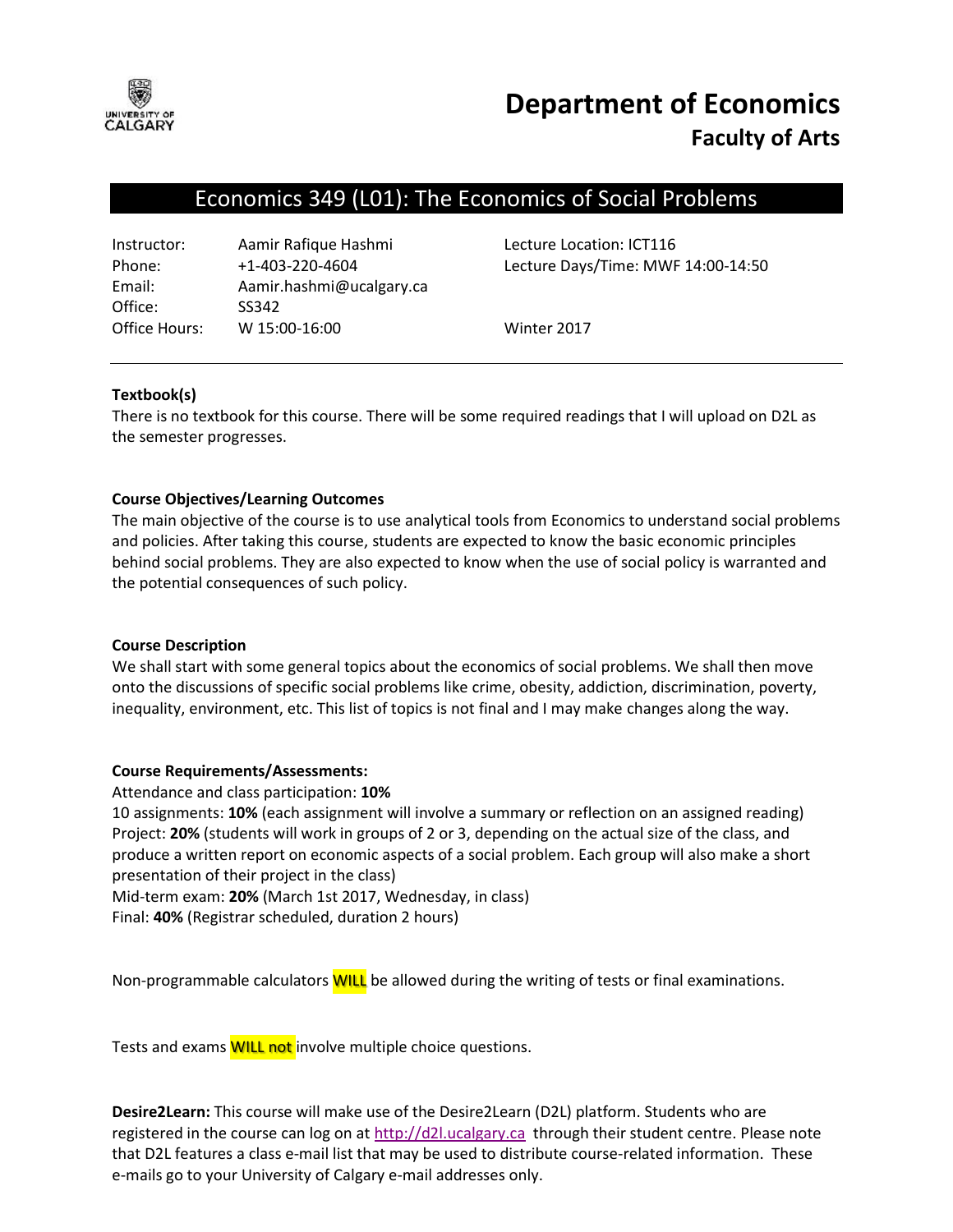## **Grade Determination and Final Examination Details**

Department of Economics Criteria for Letter Grades. Economics professors use the following criteria when assigning letter grades:

| Grade        | Grade | Description                                                                                            | Grade | Grade       | Description                                                                                                                                                 |
|--------------|-------|--------------------------------------------------------------------------------------------------------|-------|-------------|-------------------------------------------------------------------------------------------------------------------------------------------------------------|
|              | Point |                                                                                                        |       | Point       |                                                                                                                                                             |
|              | Value |                                                                                                        |       | Value       |                                                                                                                                                             |
| A+           | 4.00  | Outstanding                                                                                            | $C+$  | 2.30        |                                                                                                                                                             |
| A            | 4.00  | Excellent-superior performance,<br>showing-comprehensive<br>understanding of subject matter            | C     | 2.00        | Satisfactory - basic understanding of<br>the subject matter                                                                                                 |
| A-           | 3.70  |                                                                                                        | $C-$  | 1.70        | Receipt of a grade point average of<br>1.70 may not be sufficient for<br>promotion or graduation. (See<br>individual undergraduate faculty<br>regulations.) |
| $B+$         | 3.30  |                                                                                                        | D+    | 1.00        |                                                                                                                                                             |
| <sub>B</sub> | 3.00  | Good - clearly above average<br>performance with knowledge of<br>subject matter generally<br>complete. | D     | 1.00        | Minimal pass - marginal<br>performance; generally insufficient<br>preparation for subsequent courses<br>in the same subject.                                |
| $B -$        | 2.70  |                                                                                                        | F     | $\mathbf 0$ | Fail - unsatisfactory performance or<br>failure to meet course requirements                                                                                 |
|              |       |                                                                                                        |       | $\Omega$    | Incomplete - unsatisfactory (effective<br>January 2007)                                                                                                     |

#### **Grading Scale**

| A+   | $95 - 100$ | B  | $73 - 76$ | C- | $60 - 62$ |
|------|------------|----|-----------|----|-----------|
| А    | $85 - 94$  | B- | $70 - 72$ | D+ | $56 - 59$ |
| А-   | $80 - 84$  | C+ | $67 - 69$ |    | $50 - 55$ |
| $B+$ | $77 - 79$  |    | $63 - 66$ |    | $0 - 49$  |

A passing grade on any particular component of the course is not required for a student to pass the course as a whole.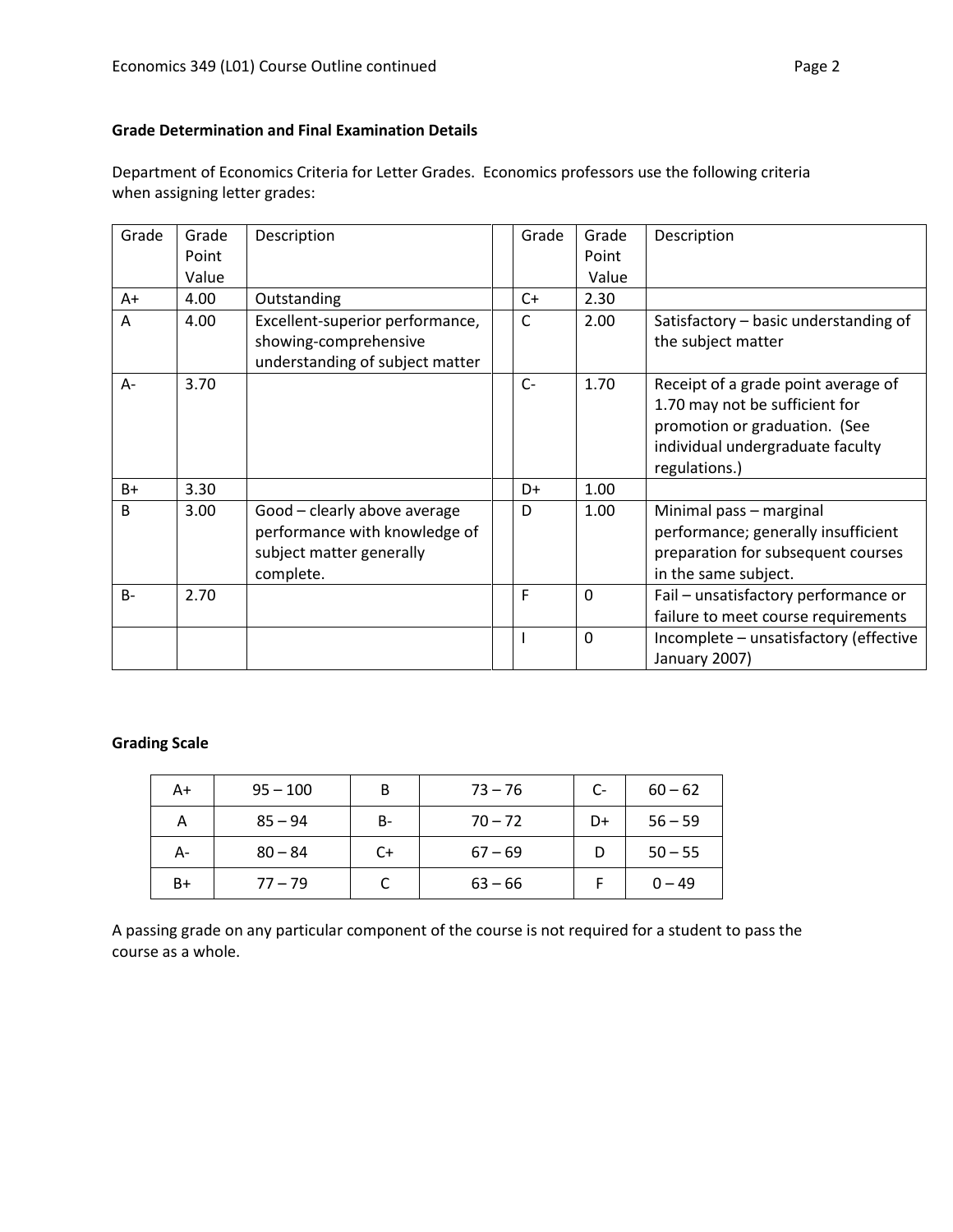#### **Reappraisal of Grades**

#### **For reappraisal of graded term work, see Calendar I.2 <http://www.ucalgary.ca/pubs/calendar/current/i-2.html>**

# **For reappraisal of final grade, see Calendar I.3**

**<http://www.ucalgary.ca/pubs/calendar/current/i-3.html>**

A student who feels that a piece of graded term work (e.g., term paper, essay, test) has been unfairly graded, may have the work re-graded as follows. The student shall discuss the work with the instructor within 15 days of being notified about the mark or of the item's return to the class; no reappraisal of term work is permitted after the 15 days. If not satisfied, the student shall immediately take the matter to the Head of the department offering the course, who will arrange for a reassessment of the work within the next 15 days. The reappraisal of term work may cause the grade to be raised, lowered, or to remain the same. If the student is not satisfied with the decision and wishes to appeal, the student shall address a letter of appeal to the Dean of the faculty offering the course within 15 days of the unfavorable decision. In the letter, the student must clearly and fully state the decision being appealed, the grounds for appeal, and the remedies being sought, along with any special circumstances that warrant an appeal of the reappraisal. The student should include as much written documentation as possible.

#### **Plagiarism and Other Academic Misconduct**

Intellectual honesty is the cornerstone of the development and acquisition of knowledge and requires that the contribution of others be acknowledged. Consequently, plagiarism or cheating on any assignment is regarded as an extremely serious academic offense. Plagiarism involves submitting or presenting work in a course as if it were the student's own work done expressly for that particular course when, in fact, it is not. Students should examine sections of the University Calendar that present a Statement of Intellectual Honesty and definitions and penalties associated with Plagiarism/Cheating/Other Academic Misconduct,

<http://www.ucalgary.ca/pubs/calendar/current/k-2.html>

#### **Academic Accommodation**

Students seeking an accommodation based on disability or medical concerns should contact Student Accessibility Services; SAS will process the request and issue letters of accommodation to instructors. For additional information on support services and accommodations for students with disabilities Visit [www.ucalgary.ca/access/.](http://www.ucalgary.ca/access/)

Students who require an accommodation in relation to their coursework based on a protected ground other than disability should communicate this need in writing to their Instructor. The full policy on Student Accommodations is available at [http://www.ucalgary.ca/policies/files/policies/student](http://www.ucalgary.ca/policies/files/policies/student-accommodation-policy.pdf)[accommodation-policy.pdf](http://www.ucalgary.ca/policies/files/policies/student-accommodation-policy.pdf)

#### **Absence from a Quiz/Test/Exam**

THERE WILL BE NO MAKEUP OR DEFERRED QUIZZES/TESTS/EXAMS under any circumstances, nor may the quizzes/tests/exams be written early. Students unable to write the quizzes/tests/exams because of documented illness, family emergency, religious observance, or university-sanctioned event will have the weight shifted to the final examination; otherwise a grade of zero will be assigned. If a student cannot write their final exam on the date assigned by the Registrar's Office, they need to apply for a